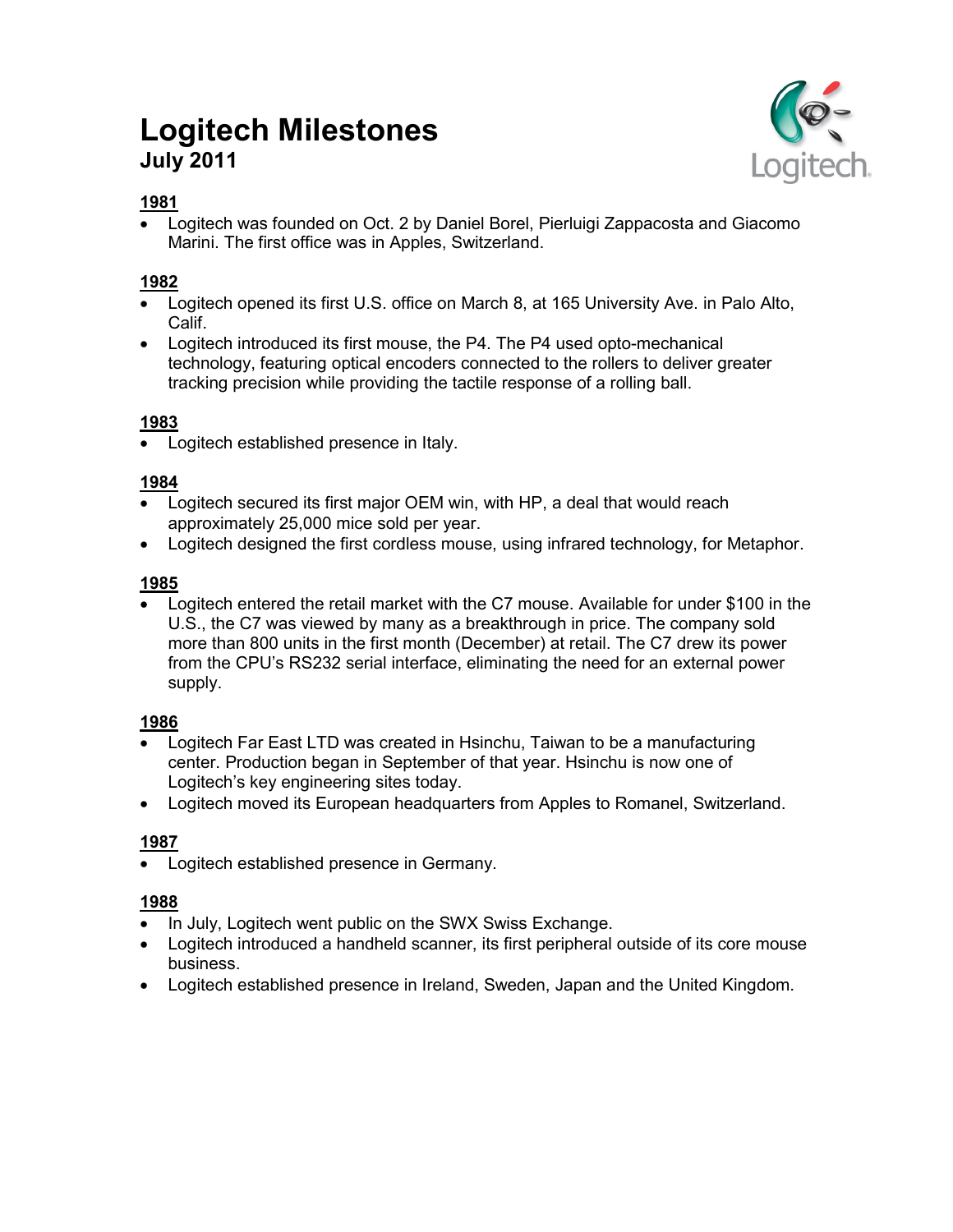- Logitech introduced the first thumb-operated trackball, the Logitech® TrackMan®, a departure from the traditional finger-operated trackball design.
- Logitech opened its Fremont, Calif. office. The office remains the North American center for the company today.
- Logitech announced the S9 Mouse, the company's first mouse designed to fit the curve of a hand, a departure from the familiar box shape.
- Logitech established presence in France.

## **1990**

 Logitech aimed to further satisfy the varying needs of its growing customer base with the new MouseMan product line. Realizing that one size can't fit all, Logitech introduced the mouse in different shapes and sizes – MouseMan Left, MouseMan Right, and MouseMan Large.

## **1991**

- Logitech debuted the first radio-based cordless mouse, the Logitech<sup>®</sup> MouseMan<sup>®</sup> Cordless. It used 27 MHz, a wireless standard that Logitech continued to deploy for many years in its cordless mice and keyboards.
- Logitech introduced the first mouse made especially for children, the Logitech® Kidz™ Mouse. Designed to look like a rodent mouse, it was much smaller than traditional mice, while its tail/cord stemmed from the back of the device.
- Logitech established presence in the Netherlands, Spain and China.

# **1992**

- Logitech announced FotoMan, an early digital still camera that connected directly to a PC.
- Logitech introduced AudioMan, its first audio peripheral, an all-in-one PC microphone and speaker.

# **1993**

- Logitech established presence in Canada, Austria, Denmark and Singapore.
- Logitech unveiled the Magellan® 3D mouse, the first mouse developed for 3D CAD/CAM/CAE applications.

## **1994**

- Logitech opened its first manufacturing facility in Suzhou, China. Today, Suzhou remains the primary manufacturing center for Logitech.
- Logitech announced WingMan®, a joystick for PC gaming. It was the first time Logitech made a product specifically for gaming.

- Logitech unveiled VideoMan, its first Web camera, meant for sending live and recorded video over the Internet.
- Logitech introduced Marble optical technology for use in trackballs. With the ability to scan the trackball motion with a camera and without any moving parts, the dust and dirt clogs prevalent in other systems were eliminated.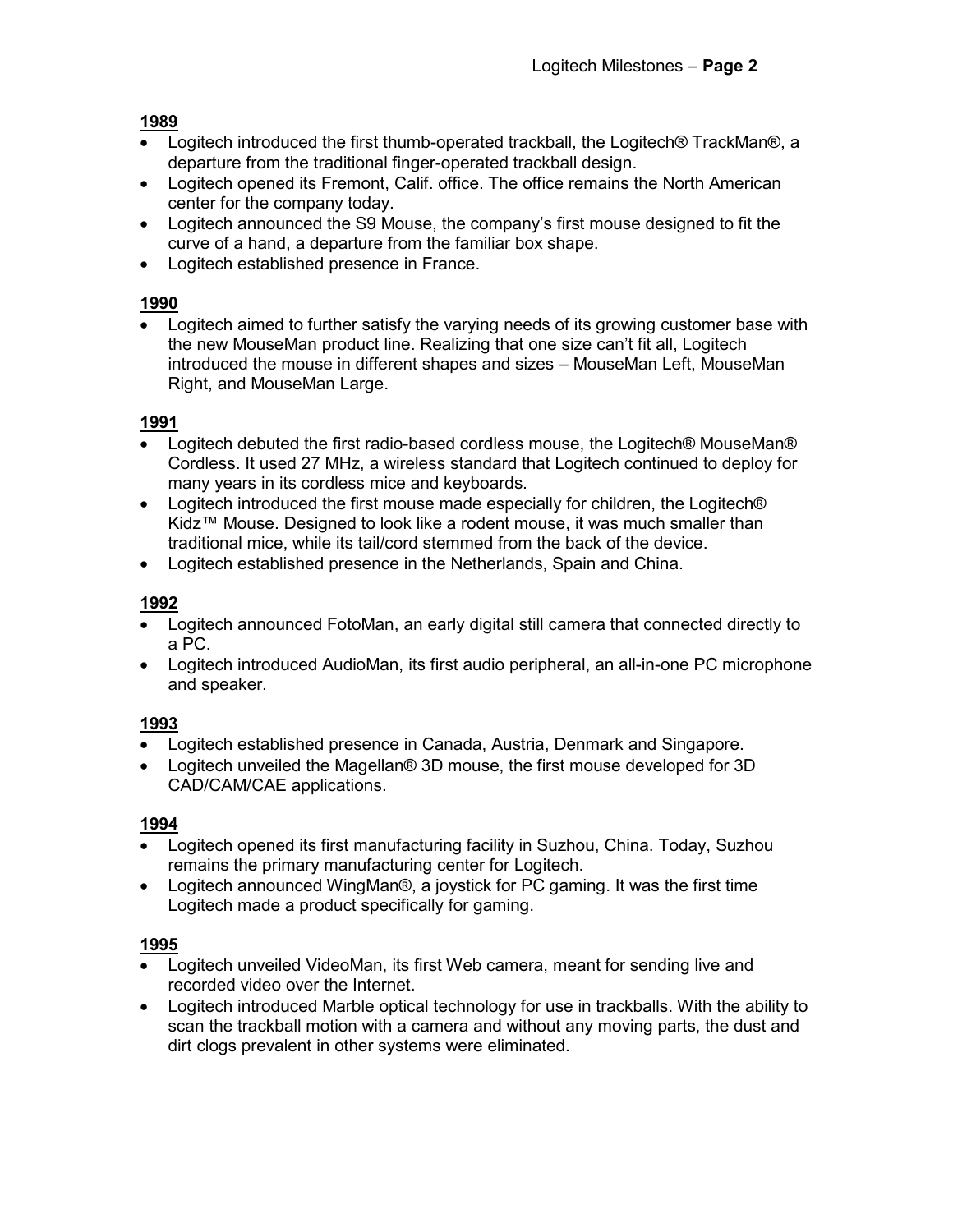- Logitech manufactured its 100 millionth mouse.
- Logitech established presence in Australia and Malaysia.
- Logitech opened two sales offices in China in Shanghai and Beijing.

#### **1997**

- In March, Logitech went public in the U.S., as the company became listed on the Nasdaq Exchange.
- Logitech unveiled its first Universal Serial Bus mouse, the USB Wheel Mouse Pointing Device.
- Logitech exited the scanner business, selling it to Storm Technology. The company reallocated its scanner resources into its growing gaming business.

#### **1998**

- Guerrino De Luca, an Apple veteran, joined Logitech as president and chief executive officer.
- Logitech acquired the hardware division of Connectix and its QuickCam<sup>®</sup> family of webcams. Shortly thereafter, Logitech introduced the first webcam with an integrated microphone.
- Logitech introduced the Logitech® Cordless Desktop®, the first combination of a cordless mouse and keyboard on the market.
- Logitech established presence in Hungary.

## **1999**

Logitech established presence in Poland.

#### **2000**

- Logitech introduced its first mice with optical sensors to track movement, eliminating the ball-based mechanism traditionally found in mice.
- Logitech established presence in the Czech Republic, Norway, Hong Kong and India. Hong Kong is Logitech's Asia Pacific headquarter today.
- Logitech announced the GT Force™ racing wheel for PlayStation®, its first peripheral designed for the rapidly growing console gaming market.

- Logitech acquired Labtec, dramatically expanding its audio business.
- Logitech was awarded THX certification for its new high-end digital speakers, the Logitech® Z-560 system.
- Logitech introduced Cordless MouseMan® Optical, providing the much-anticipated combination of precision optical tracking and cordless freedom in a mouse.
- Logitech and Yahoo! announced the addition of integrated real-time video to Yahoo!® Messenger.
- Logitech formed subsidiary 3Dconnexion® to focus on developing input devices for 3D motion control.
- Logitech established presence in Portugal, Mexico and South Korea.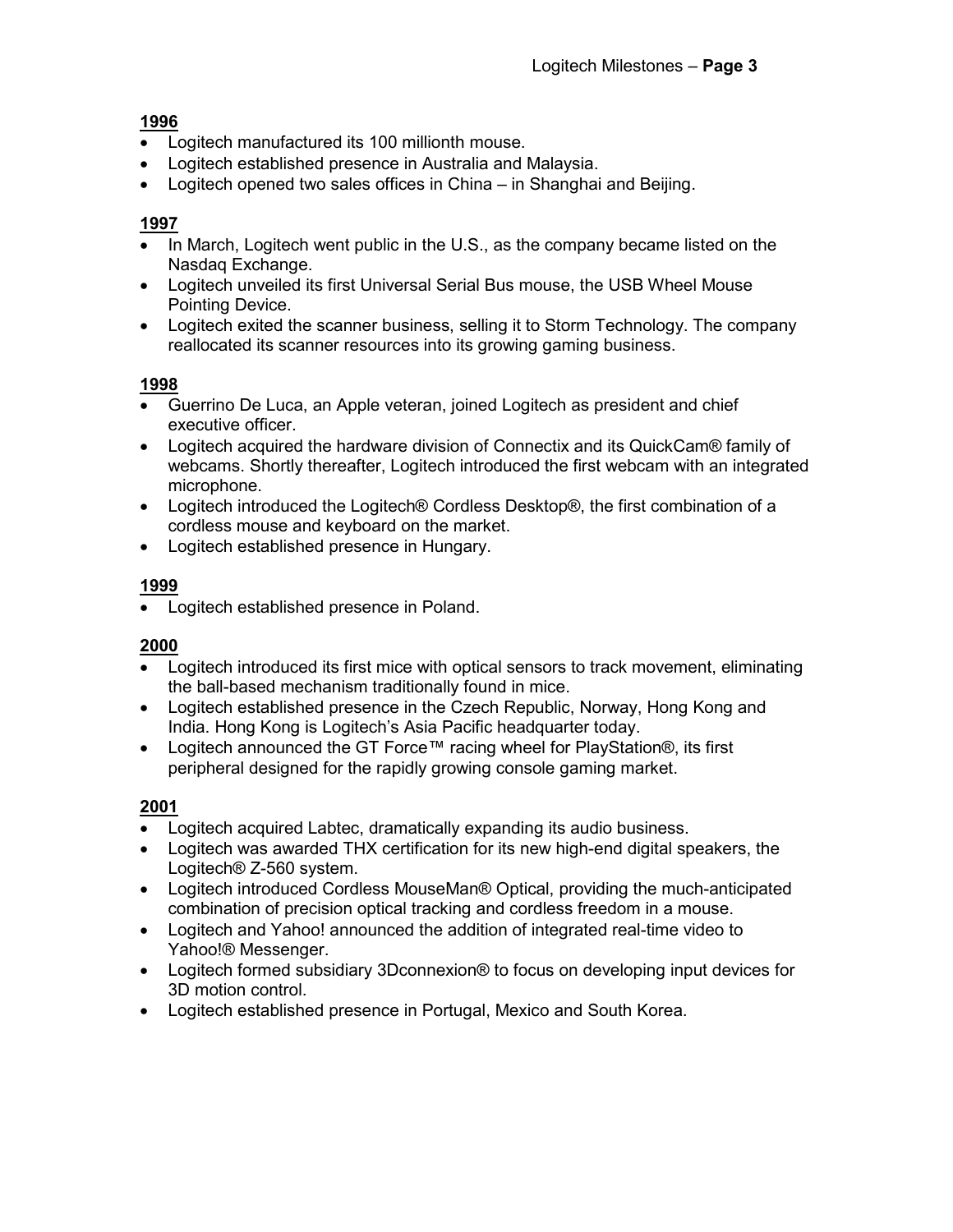- Logitech announced Cordless Presenter™, the industry's first retail pointing device with Bluetooth® wireless technology. Cordless Presenter allowed control of presentations on a PC at a range of 30 feet.
- Logitech unveiled cordless controllers for both Xbox® and PlayStation® platforms.
- Logitech introduced the Logitech® io™ Personal Digital Pen, a device that automatically converted handwritten notes into digital records.
- Logitech entered the mobile phone headset market by introducing six headsets emphasizing comfort and design.
- Logitech established presence in Colombia, Puerto Rico, Brazil and Argentina.
- Logitech introduced the first headset to enable voice command and Internet chat during game play on the PlayStation. The headset was bundled with Sony's SOCOM Navy Seals game.

## **2003**

- Logitech surpassed \$1 billion in annual revenue in its FY 2003.
- Logitech announced it was working with Microsoft Corp. to enable live video capabilities for customers of MSN Messenger.
- Logitech announced the shipment of its 500 millionth mouse.
- Logitech introduced three new products that transform a PC into a Bluetooth® wireless control center, making it easy to wirelessly exchange information between the PC and Bluetooth devices, such as PDAs, mobile phones and printers.
- Logitech introduced the highly stylized QuickCam Orbit webcam, with unique facetracking capabilities and a motorized camera head that allowed the camera to pan and tilt, following people as they move during video communications.
- Logitech introduced the Logitech® Mobile Bluetooth® Headset, its first mobile headset with Bluetooth wireless technology.

- Logitech announced the acquisition of Intrigue Technologies, maker of the Harmony Remote control.
- Logitech surpassed \$1 billion in annual retail sales in its FY 2004.
- Logitech announced the sale of 50 million cordless PC peripherals.
- Logitech announced users of MSN had logged more than one billion video instant messaging sessions on Webcam for MSN Messenger.
- Logitech unveiled the world's first mouse to use laser tracking and illumination, the Logitech® MX™1000 Laser Cordless Mouse.
- Logitech announced its first Bluetooth stereo headphones, as part of an OEM agreement with HP, for use with the HP iPAQ Pocket PC.
- Logitech unveiled Logitech® VideoCall for broadband, a webcam application and service allowing people to communicate over the Internet with fully integrated live video and audio.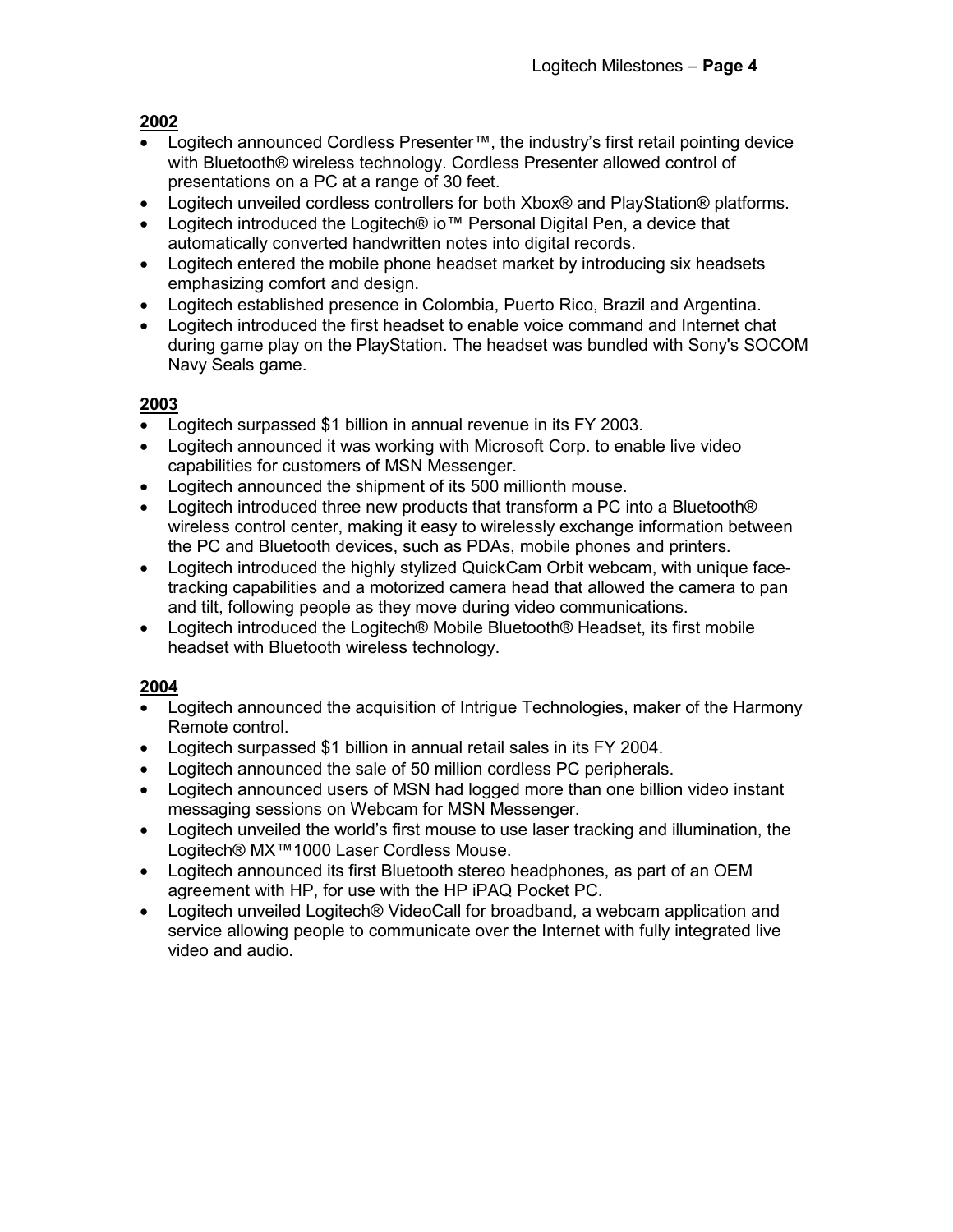- Logitech opened a new factory in Suzhou, China.
- Microsoft launched MSN Messenger 7.0 with Video Conversation, powered by Logitech, providing high-quality, synchronized live audio and video communications at no charge to MSN Messenger users.
- Logitech reached a webcam milestone: 25 million sold.
- Logitech introduced the Harmony 880 remote control, the company's first remote with a color LCD screen and its first rechargeable remote. The Harmony 880 remote quickly became a best-seller, and helped Logitech ascend to the U.S. retail market leadership position for revenue in the programmable remote control category.
- Logitech unveiled its first speakers and headphones for iPod® players and portable music players.
- Logitech entered the PlayStation Portable (PSP) accessories market with its PlayGear family of products.
- Logitech introduced Logitech® Video Effects software, allowing consumers to transform themselves into three-dimensional animated characters or wear animated accessories as they communicate with their webcam over the Internet.
- Logitech introduced the Logitech G15 keyboard, the world's first gaming-specific keyboard with an LCD and 18 customizable G keys, providing gamers an unprecedented level of programmability and control.
- Logitech introduced the world's first THX-certified 5.1 speaker system with digital wireless dual rear speakers, the Logitech® Z-5450 Digital speakers.

- Logitech announced the acquisition of Slim Devices, a pioneer in the development of Squeezebox™ music systems that take advantage of a home network and the Intranet.
- In its Fiscal Year 2006, Logitech delivered \$1.8 billion in revenue and shipped more than 143 million products worldwide.
- Logitech reached a new mouse milestone: more than 700 million sold.
- Logitech introduced the Logitech® MX™ Revolution cordless laser mouse, marking a radical change in how people navigate complex and abundant content. It featured hyper-fast scrolling with a revolutionary alloy wheel – the MicroGear™ Precision Scroll Wheel – that spun freely for up to seven seconds, spanning hundreds of pages with a single flick of the finger.
- 3D connexion introduced SpaceNavigator<sup>™</sup>, which offered natural and intuitive navigation of 3D environments and objects.
- Logitech redefined the concept of a PC speaker system with the introduction of the Logitech® Z-10 Interactive 2.0 Speaker System. The groundbreaking design included built-in touch-sensitive controls and a backlighted display that showed digital-music track information, a clock, volume and more.
- Logitech introduced the Logitech® diNovo Edge™ keyboard, the world's first rechargeable keyboard with integrated touch-sensitive navigation and embedded Bluetooth® wireless technology.
- Logitech introduced the Logitech® Alto<sup>™</sup> notebook stand, the first product in a new line of notebook stands.
- Logitech announced the Logitech® G25 Racing Wheel, the company's first to include a six-speed gated shifter, and a push-down reverse gear, offering a new level of control.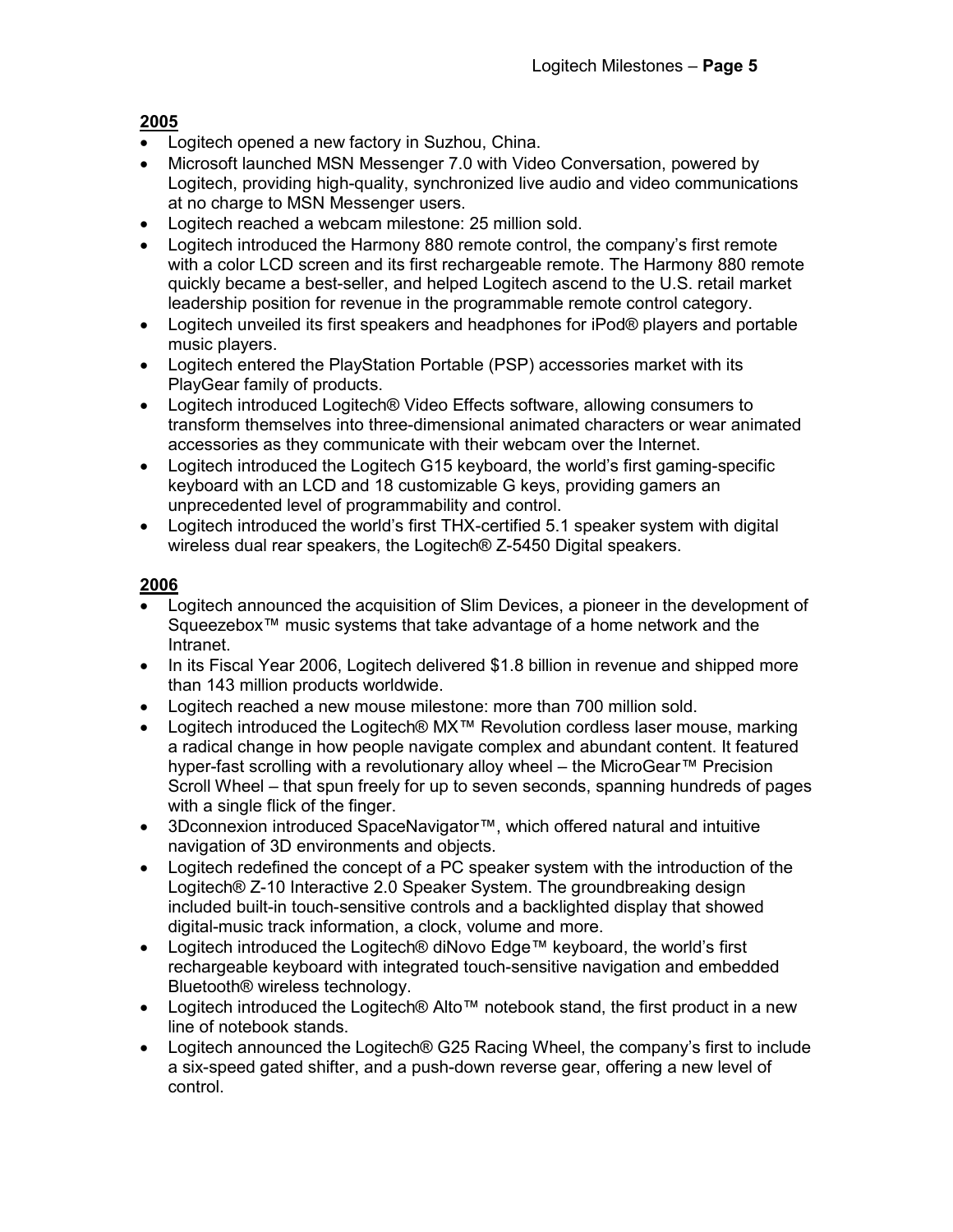Logitech announced the Logitech® Harmony 1000 advanced universal remote, the company's first remote with a touch-sensitive color screen.

#### **2007**

- Logitech reached a new webcam milestone: more than 50 million shipped.
- Logitech ended its Fiscal Year 2007 with more than \$2 billion in sales and shipments of more than 150 million products.
- Logitech announced a collaboration with EPFL (Ecole Polytechnique Fédérale de Lausanne) to create an innovation incubator for development of new technology ideas.
- Logitech announced the QuickCam® Pro 9000 and QuickCam Pro for Notebooks webcams, featuring lenses designed in an exclusive collaboration with Carl Zeiss, one of the world's leading optics companies.
- Logitech announced a collaboration with Skype to provide high-quality video services for video calling with Logitech's premium webcams, which featured lenses designed through an exclusive collaboration with Carl Zeiss.
- Logitech announced the acquisition of WiLife, a provider of easy-to-use solutions for video monitoring/security for the home or small business.
- Logitech introduced its Wave™ design keyboard for more natural typing comfort.
- Logitech introduced the MX Air™ mouse, which could be used on the desk or in the air.
- Logitech introduced the VX Nano Cordless Laser mouse with a tiny USB receiver that could be plugged into a USB port and remain there.
- Logitech transitioned its digital writing business to Destiny Wireless plc.
- Logitech relocated its European headquarters to Morges, Switzerland.

- Guerrino De Luca became Logitech's chairman of the board and Gerald P. (Jerry) Quindlen became the company's president and chief executive officer.
- Logitech introduced the Harmony™ One universal remote control, designed in response to extensive customer feedback.
- Logitech introduced the diNovo Mini™ palm-sized keyboard for controlling PC-based entertainment from the sofa.
- Logitech added to its Squeezebox<sup>™</sup> line of products for listening to Internet radio with the Squeezebox Duet and Squeezebox Boom.
- One-touch upload video to YouTube functionality was added to Logitech webcam software.
- Logitech ended its Fiscal Year 2008 with \$2.4 billion in sales and shipments of more than 165 million products.
- Logitech unveiled its first Mac®-compatible webcam with premium autofocus and Carl Zeiss® optics.
- Logitech acquired Ultimate Ears, the leading supplier of custom in-ear monitors for professional musicians and an emerging provider of premium earphones and for the consumer market.
- Logitech signed an agreement with Activision to develop premium instruments for Guitar Hero® franchise, leading to the development of a line of wireless Guitars for the PS3, Xbox 360 and Wii platforms.
- Logitech introduced the first of its G-Series high-performance gaming peripherals.
- Logitech acquired SightSpeed, provider of Internet video communications services.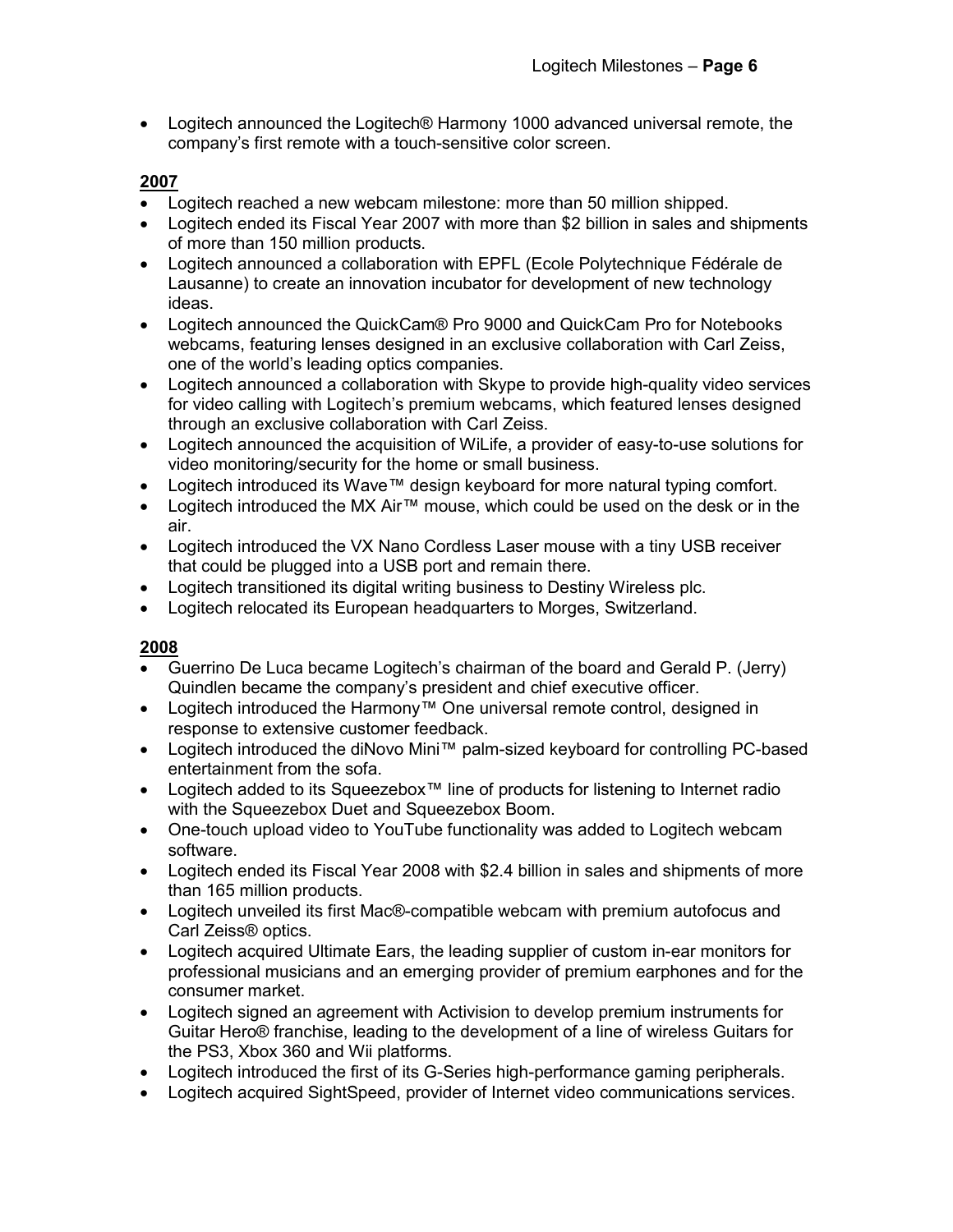Logitech announced the shipment of its billionth mouse.

#### **2009**

- Logitech unveiled the first force-feedback flight simulation controller with the Logitech Flight System G940, inspired by military and commercial planes and helicopters.
- Logitech introduced the Logitech® Unifying receiver to consolidate input from wireless devices into one USB port, a nod to Logitech's exploding wireless product line and to the company's ongoing commitment to simplifying the wireless experience.
- Logitech introduced the first laser mice that could track on high-gloss surfaces using Logitech Darkfield Laser Tracking™: The Logitech® Performance Mouse MX™ and the Logitech® Anywhere Mouse MX™.
- Logitech delivered \$2.2 billion in revenue for FY 2008.
- Logitech introduced Logitech Vid™, and easy-to-use video calling service.
- Logitech and Queen made music history by releasing a new album exclusively via the Logitech® Squeezebox™ Radio Wi-Fi music player.
- Logitech acquired LifeSize Communications for industry-leading HD video conferencing solutions.

#### **2010**

- Logitech inaugurated the Daniel Borel Innovation Center at Lausanne's Ecole Polythechnique Federale, the university where Logitech's first mouse was conceived, closing its R&D center in Romanel, Switzerland.
- Logitech began expanding its sales and marketing presence in China.
- The Ultimate Ears 18 In-ear monitor launched as the industry's first 6-speaker custom in-ear monitors and the Ultimate Ears In-Ear Reference Monitor, the first inear monitor to deliver a completely flat response.
- Logitech delivered a full lineup of HD webcams with the Logitech HD Pro Webcam C910, HD Webcam C510, HD Webcam C310 and HD Webcam C270.
- Logitech expanded its offering in the digital living room by being a launch partner for the Google TV™ platform and developing the Logitech Revue with Google TV and TV Cam.
- Logitech Introduced the Logitech Alert line of video security cameras.
- Logitech continued to innovate in the keyboard product line by introducing its first solar-powered keyboard – the Logitech Solar Keyboard K750 – and its first wireless backlit keyboard – the Logitech Illuminated Keyboard K800.
- Logitech introduced the Fantasy Collection of peripherals in brilliant color and fanciful patterns.
- Logitech began to develop apps for smartphones.
- Logitech's LifeSize division announced an innovative video capture and broadcast system that enabled HD video to be accessible everywhere – live or on demand.

## **2011 (Up to July)**

 Logitech entered the tablet market with a line of accessories, including cases and keyboards, speakers and mice for iPad and Android-based tablets.